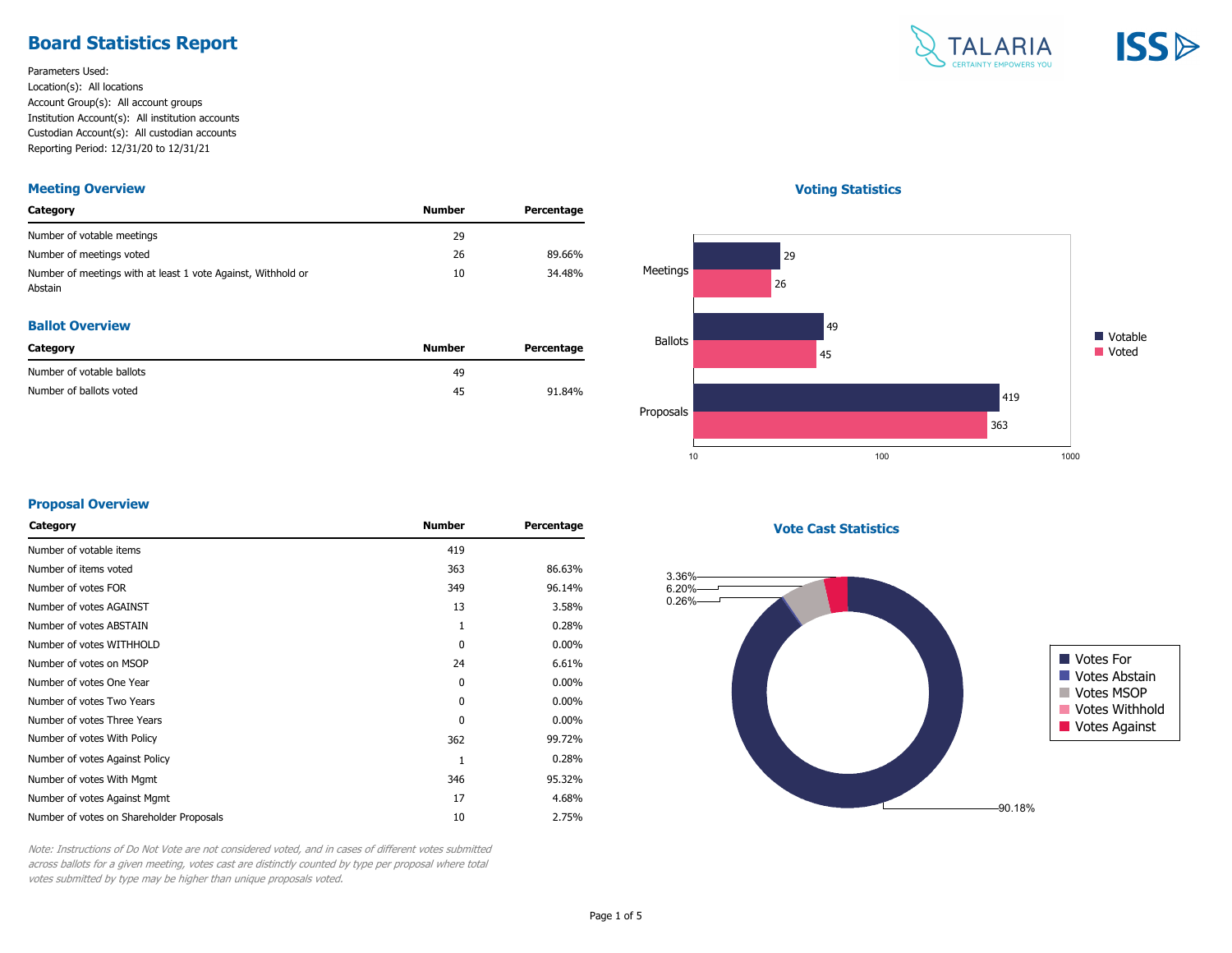**ISS** 



#### **Market Breakdown**

| <b>Market</b>  | <b>Votable Meetings</b> | <b>Voted Meetings</b> | Percentage |
|----------------|-------------------------|-----------------------|------------|
| <b>USA</b>     | 9                       | 8                     | 88.89%     |
| France         | 4                       | 2                     | 50.00%     |
| United Kingdom | 3                       | 3                     | 100.00%    |
| Canada         | 2                       | 2                     | 100.00%    |
| Italy          | 2                       | 2                     | 100.00%    |
| Japan          | 2                       | 2                     | 100.00%    |
| Bermuda        |                         |                       | 100.00%    |
| Brazil         |                         |                       | 100.00%    |
| Germany        |                         |                       | 100.00%    |
| Ireland        |                         |                       | 100.00%    |
| Israel         |                         |                       | 100.00%    |
| Netherlands    |                         |                       | 100.00%    |
| Switzerland    |                         |                       | 100.00%    |

#### **Meetings Voted by Market**

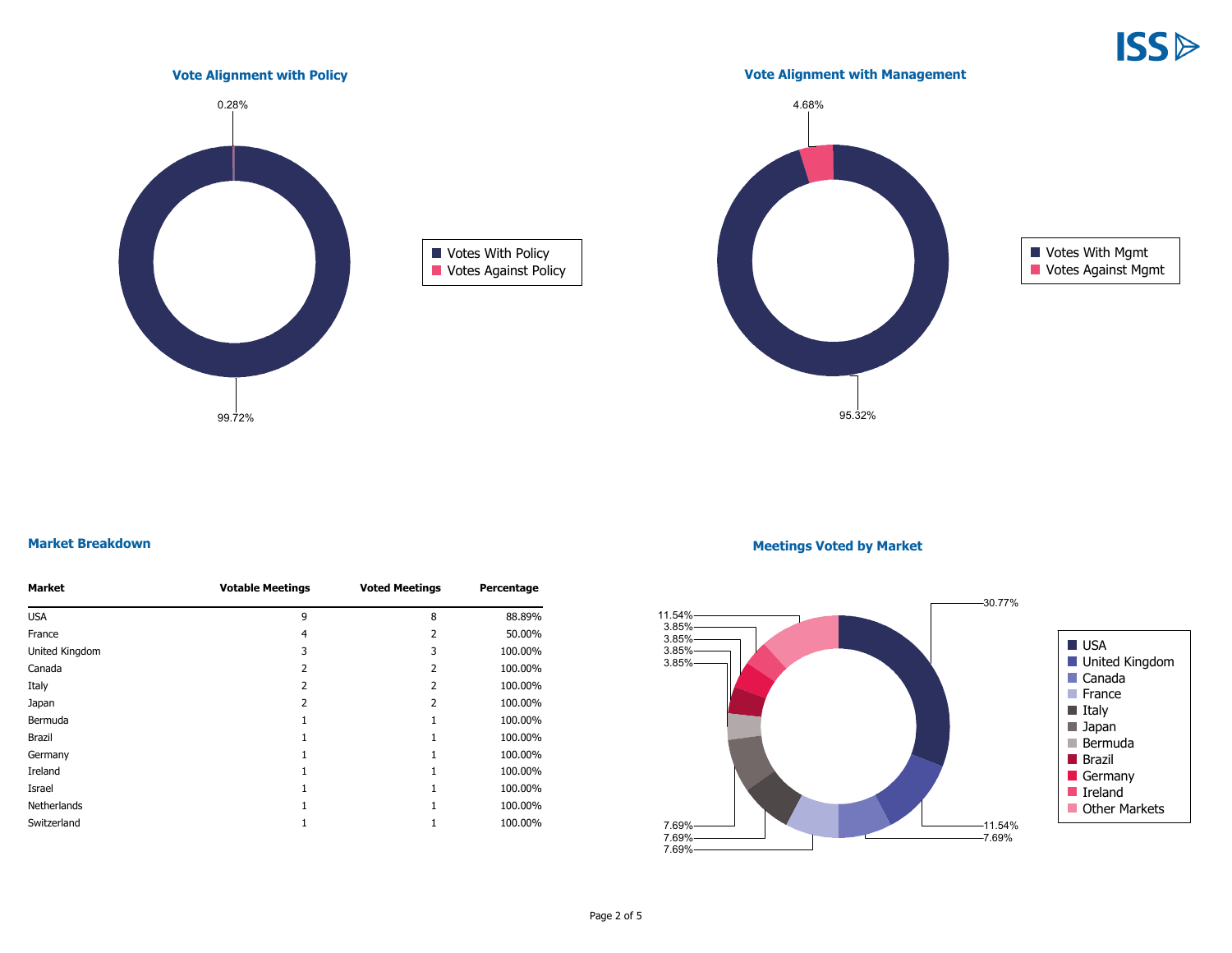# **Market Voting Statistics**

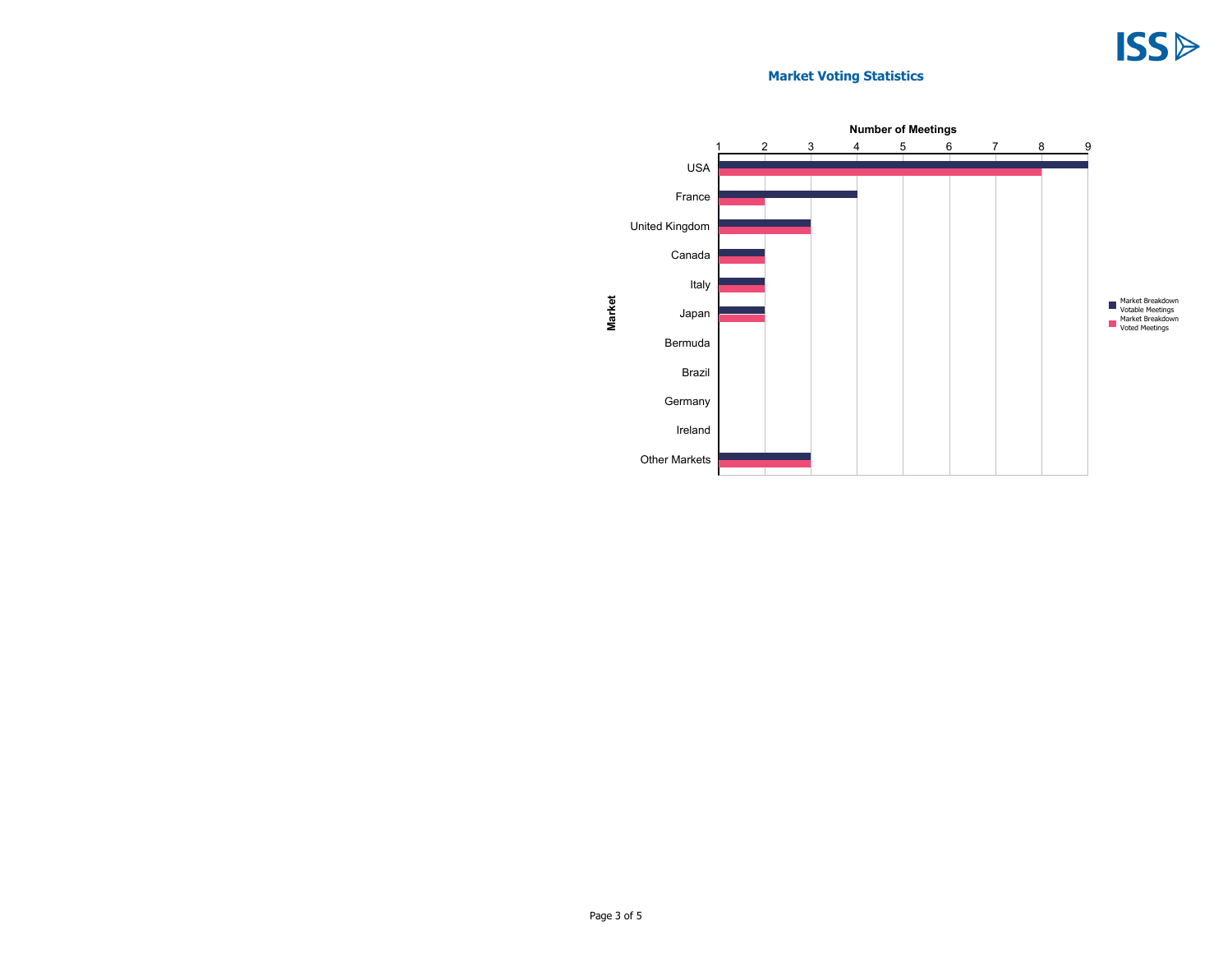# **ISS**

# **Analysis of Votes: AGAINST/ABSTAIN/WITHHOLD**

| <b>Company Name</b>                     | <b>Meeting</b><br>Date | <b>Market</b> | <b>Proposal Code Description</b>                                                              | Proposal Type<br>Category | <b>Proposal Text</b>                                              | # of Items Voted<br><b>AGST/ABST/WITHH</b> |
|-----------------------------------------|------------------------|---------------|-----------------------------------------------------------------------------------------------|---------------------------|-------------------------------------------------------------------|--------------------------------------------|
| Swiss Re AG                             | 16-Apr-21              | Switzerland   | <b>Other Business</b>                                                                         | Routine/Business          | Transact Other Business (Voting)                                  | 1                                          |
| Johnson & Johnson                       | 22-Apr-21              | <b>USA</b>    | Labor Issues - Discrimination and<br>Miscellaneous                                            | SH-Other/misc.            | Report on Civil Rights Audit                                      | $\mathbf{1}$                               |
| Johnson & Johnson                       | 22-Apr-21              | <b>USA</b>    | Advisory Vote to Ratify Named<br><b>Executive Officers'Compensation</b>                       | Non-Salary Comp.          | Advisory Vote to Ratify Named Executive<br>Officers' Compensation | 1                                          |
| Omnicom Group Inc.                      | 04-May-21              | <b>USA</b>    | <b>Elect Director</b>                                                                         | <b>Directors Related</b>  | Elect Director John D. Wren                                       | 1                                          |
| Intesa Sanpaolo SpA                     | 28-Apr-21              | Italy         | Amend Restricted Stock Plan                                                                   | Non-Salary Comp.          | Amend POP Long-Term Incentive Plan                                | 1                                          |
| Johnson & Johnson                       | 22-Apr-21              | <b>USA</b>    | Adopt Policy on Bonus Banking                                                                 | SH-Compensation           | Adopt Policy on Bonus Banking                                     | $\mathbf{1}$                               |
| Gilead Sciences, Inc.                   | 12-May-21              | <b>USA</b>    | Require Independent Board<br>Chairman                                                         | SH-Routine/Business       | Require Independent Board Chair                                   | 1                                          |
| Loews Corporation                       | 11-May-21              | <b>USA</b>    | <b>Elect Director</b>                                                                         | Directors Related         | Elect Director Walter L. Harris                                   | 1                                          |
| Sodexo SA                               | 14-Dec-21              | France        | Approve Transaction with a<br><b>Related Party</b>                                            | Reorg. and Mergers        | Approve Transaction with Bellon SA Re:<br>Service Agreement       | 1                                          |
| Sumitomo Mitsui Trust Holdings,<br>Inc. | 23-Jun-21              | Japan         | <b>Elect Director</b>                                                                         | <b>Directors Related</b>  | Elect Director Saito, Shinichi                                    | $\mathbf{1}$                               |
| Franklin Resources, Inc.                | 09-Feb-21              | <b>USA</b>    | Amend Omnibus Stock Plan                                                                      | Non-Salary Comp.          | Amend Omnibus Stock Plan                                          | 1                                          |
| Sumitomo Mitsui Trust Holdings,<br>Inc. | 23-Jun-21              | Japan         | <b>Elect Director</b>                                                                         | Directors Related         | Elect Director Kawamoto, Hiroko                                   | 1                                          |
| Ambev SA                                | 29-Apr-21              | Brazil        | Approve Remuneration of<br>Executive Directors and/or<br>Non-Executive Directors              | Non-Salary Comp.          | Approve Remuneration of Company's<br>Management                   | 1                                          |
| Ambev SA                                | 29-Apr-21              | Brazil        | Appoint Internal Statutory<br>Auditor(s) [and Approve<br>Auditor's/Auditors'<br>Remuneration] | <b>Directors Related</b>  | <b>Elect Fiscal Council Members</b>                               | 1                                          |

# **Analysis of Votes Against Policy**

| <b>Company Name</b> | <b>Meeting</b><br>Date. | Market          | <b>Proposal Code</b><br><b>Description</b> | <b>Proposal Type</b><br><b>Proposal Text</b><br>Category |                             | t of items voted AGST<br><b>Policy</b> |
|---------------------|-------------------------|-----------------|--------------------------------------------|----------------------------------------------------------|-----------------------------|----------------------------------------|
| Omnicom Group Inc.  | 04-May-21               | US <sub>I</sub> | <b>Elect Director</b>                      | <b>Directors Related</b>                                 | Elect Director John D. Wren |                                        |

# **Analysis of Votes Against Management**

| <b>Company Name</b>        | Meeting<br>Date | <b>Market</b> | <b>Proposal Code Description</b>      | Proposal Type<br>Category | <b>Proposal Text</b>            | # of items voted AGST<br>Mgmt |
|----------------------------|-----------------|---------------|---------------------------------------|---------------------------|---------------------------------|-------------------------------|
| Prudential Financial, Inc. | 11-Mav-21       | <b>USA</b>    | Require Independent Board<br>Chairman | SH-Routine/Business       | Require Independent Board Chair |                               |